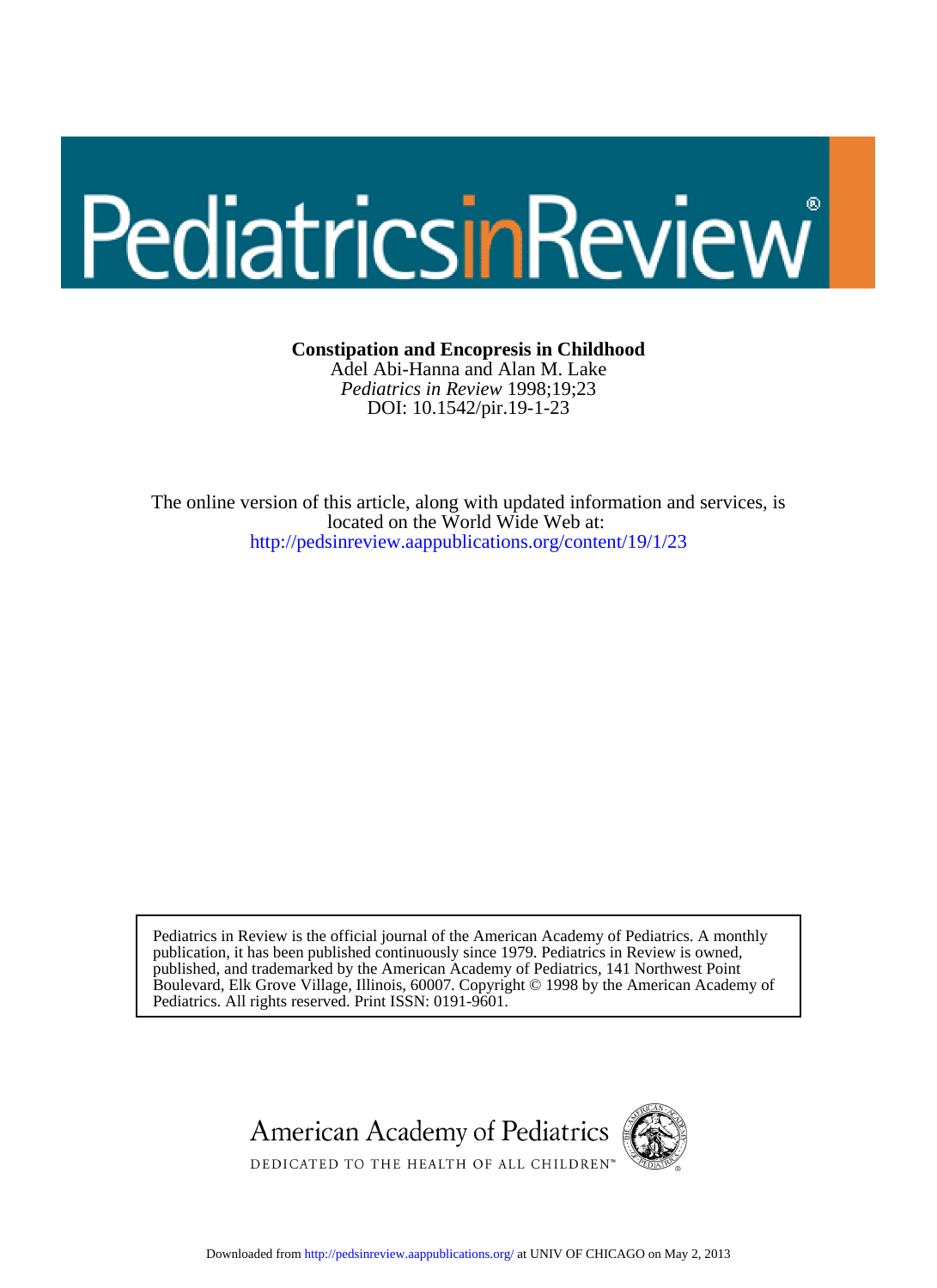# **Constipation and Encopresis in Childhood**

**Adel Abi-Hanna, MD\* and Alan M. Lake, MD\***

# **IMPORTANT POINTS**

- **1. Constipation is a symptom, not a diagnosis, that has multiple etiologies and multiple alternative treatments.**
- **2. Encopresis or fecal soiling has many etiologies, not all of which are associated with fecal retention or responsive to laxatives.**
- **3. Children who have Hirschsprung disease almost never have encopresis because the aganglionic segment maintains tonic contraction due to the absence of inhibitory neurons containing nitric acid and vasoactive intestinal polypeptide.**
- **4. Functional retentive constipation is associated with loss of lower colonic muscle tone and will not resolve until complete repetitive evacuation of the lower colon allows muscle tone to be restored.**
- **5. Successful treatment of constipation and encopresis requires a combination of patient and parent education, medical therapy, nutritional intervention, behavioral modification, and long-term monitoring of compliance.**

# **Introduction**

Constipation is a very common frustration for children, parents, and physicians. It is reported to account for nearly 5% of all outpatient visits to pediatric clinics and more than 25% of all referrals to pediatric gastroenterologists. Painful defecation and encopresis (involuntary passage of stool from the anus) usually are the first manifestations noted. Constipation generally is defined by the hard nature of the stool, the pain associated with its passage, or the failure to pass three stools per week. It would be preferable to define constipation as the failure to evacuate the lower colon completely with a bowel movement. This allows the parents and physician to realize that a child who has three small stools daily may not yet have evacuated the colon, while a child who has two large soft stools a week may not be constipated.

The frequency of stools in most children decreases from a mean of four per day in the first week of life to 1.7 per day by the age of 2 years. Over this interval, stool volume increases more than tenfold while maintaining a consistent water content of approximately 75%.

Peristaltic activity in the colon has been demonstrated as early as the eighth fetal week, with normal colonic haustra seen by 12 weeks. Intestinal transit time from mouth to rectum increases from 8 hours in the first month of life to 16 hours by 2 years of age to 26 hours by the age 10.

Normal continence is maintained by the resting tonicity of the internal anal sphincter and can be enhanced by contraction of the puborectalis muscle, which creates a 90-degree angle of rectum to the anal canal. When more than 15 cc of stool enters the normal rectum, stretch receptors and nerves in the intramural plexus are activated. Inhibitory interneurons decrease the resting tone in the involuntary smooth muscle of the internal anal sphincter, relaxing the sphincter and allowing stool to reach the external anal sphincter that is composed of voluntary skeletal muscle. The urge to defecate is signaled. If the child relaxes the external anal sphincter, squats to straighten the anorectal canal, and increases intra-abdominal pressure with the Valsalva maneuver, the rectum is evacuated of stool. If, however, the child tightens the external anal sphincter and the gluteal muscles, the fecal mass is pushed back into the rectal vault and the urge to defecate subsides. Repetitive denial of evacuation leads to stretching of the rectum

and eventually of the lower colon, producing a reduction in muscle tone and retention of stool. The longer the stool remains in the rectum, the more water is removed, and the harder the stool becomes to the point of impaction.

Encopresis or fecal soiling usually is the result of looser stool leaking or overflowing from a rectum that has been distended by retained stool. Encopresis is three to six times more common among males than females and is acknowledged in 3% of 4-year-olds and 1.6% of 10-year-olds. The child is not aware of the soiling until it is nearly complete, an observation confirmed by anorectal motility studies that document decreased sensitivity to distension in a chronically distended rectum. Although encopresis presents predominantly between 3 and 7 years of age, in one study, 35% of the children had hard stools within the first 6 months of life, 40% experienced delays in toilet training, and 60% reported painful stools before the age of 3 years.

More than 90% of chronic encopresis occurs in the context of functional fecal retention, but two forms of encopresis are not associated with fecal retention. Organic incontinence can occur in children who have damaged corticospinal pathways such as lumbosacral myelomeningocele. Other children have anorectal dysfunction after operative pullthrough surgery for high imperforate anus or colectomy. Incontinence also occurs in children who have diarrhea because pelvic floor muscles fatigue in less than 1 minute of continuous contraction above resting tone as they try to hold in a loose stool. The second form of encopresis is functional the voluntary or impulsive passage of variable volumes of stool into the diaper or clothes. This may result from simple anxiety and the desire to continue diaper use or from more severe passive-aggressive behavior in the context of emotional impulsivity. It is critical to recognize that these children do not have underlying constipation or fecal retention

*<sup>\*</sup>Division of Pediatric Gastroenterology and Nutrition, Department of Pediatrics, Johns Hopkins University School of Medicine, Baltimore, MD.*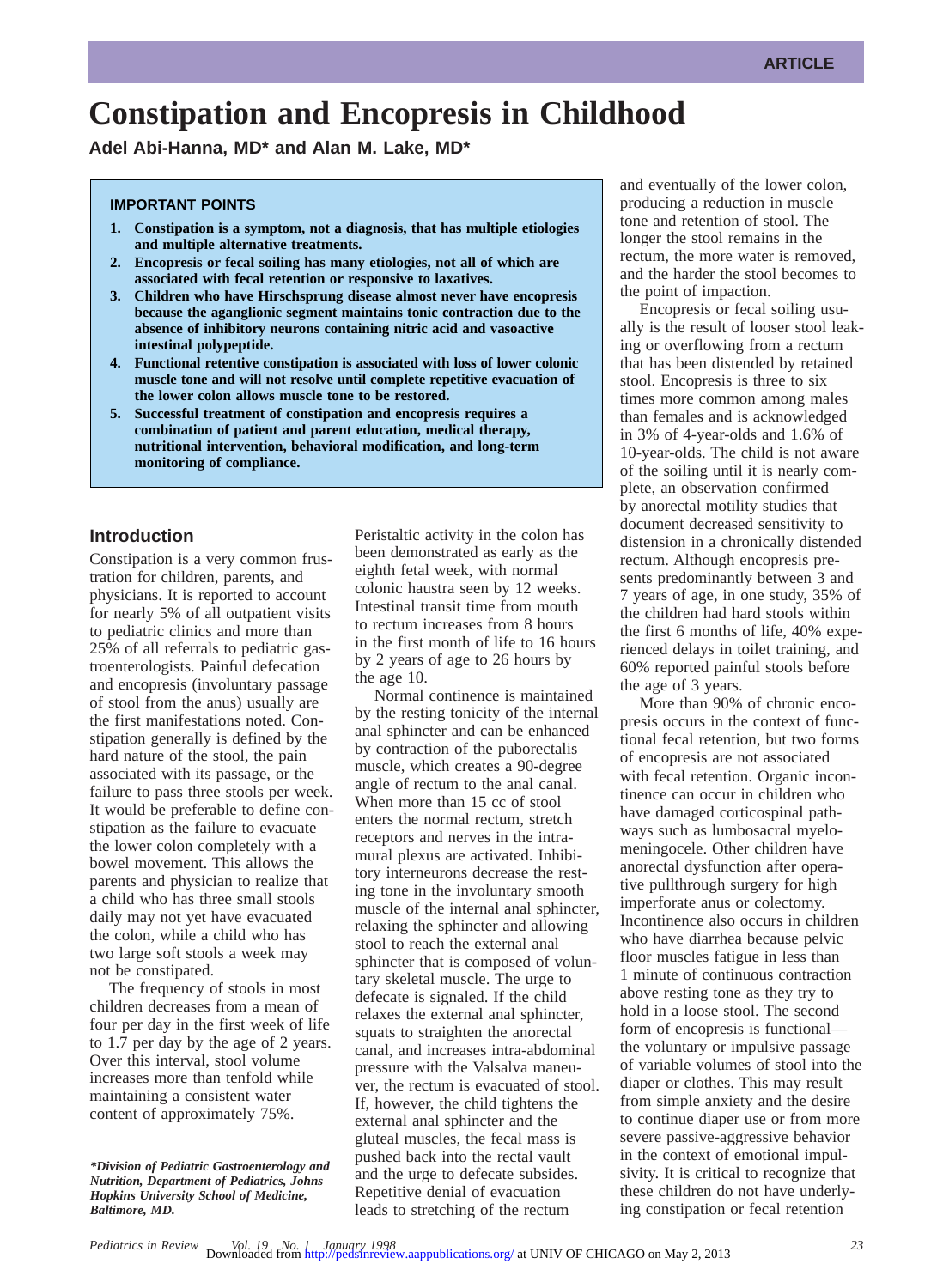# **TABLE 1. Differential Diagnosis of Chronic Constipation**

| <b>Functional:</b><br>Infantile rectal confusion<br>Functional fecal retention/withholding<br>Irritable bowel syndrome                                                                                                                                                                                                                                     |  |
|------------------------------------------------------------------------------------------------------------------------------------------------------------------------------------------------------------------------------------------------------------------------------------------------------------------------------------------------------------|--|
| Neurologic:<br>Aganglionosis (Hirschsprung)<br>Neuronal dysplasia (Hyperganglionosis)<br>Hypoganglionosis (Chagas)<br>Familial dysautonomia<br>Spinal cord dysplasia/Hypotonia syndromes<br><b>Botulism</b>                                                                                                                                                |  |
| <b>Obstructive:</b><br>Anterior ectopic anus<br>Congenital or acquired anal ring stenosis<br>Small left colon<br>Meconium ileus or equivalent (cystic fibrosis)<br>Rectal or sigmoid stricture (postoperative, post-necrotizing enterocolitis)<br>Adenocarcinoma<br>Pelvic tumor, mass, or pregnancy                                                       |  |
| <b>Endocrine/Metabolic Pseudo-obstructive:</b><br>Congenital pseudo-obstruction<br>Visceral myopathy, neuropathy<br>Amyloidosis<br>Collagen-vascular: Scleroderma, lupus, dermatomyositis<br>Diabetes/diabetes insipidus<br>Hypothyroidism<br>Hyperparathyroidism/multiple endocrine adenoma<br>Pheochromocytoma<br>Porphyria<br>Graft versus host disease |  |
| <b>Medicinal:</b><br>Laxative abuse<br>Diuretics<br>Tricyclic antidepressants<br>Narcotics/codeine<br>Aluminum antacids<br>Vincristine<br>Calcium channel blockers                                                                                                                                                                                         |  |

and that laxative therapy could be detrimental. Psychological counseling may be equally valuable in all forms of encopresis because the stress of soiling is independent of etiology.

# **Differential Diagnosis of Constipation**

Iron

Lead poisoning

The functional and nonfunctional etiologies of constipation are listed in part in Table 1. It is impossible to discuss all of these in detail, but a few clinical points will be reviewed. A very complete review

of Hirschsprung disease was published in *Pediatrics in Review* in January 1995.

# **FUNCTIONAL**

Straining with the passage of soft stool is normal in neonates and infants. It is related to their inability to coordinate pelvic floor relaxation with the Valsalva maneuver and to straighten the anorectal canal when lying down. More erratic stooling patterns are reported in infants who have gastroesophageal reflux. Although breastfed infants often have multiple loose stools each day,

it is equally normal to have only one a week. The introduction of a formula supplement or rice cereal may reduce stool frequency and increase consistency quickly. Insertion of a glycerin suppository or rectal stimulation with a lubricated thermometer will induce reflex anal sphincter relaxation and the desired evacuation, but regular rectal manipulation is discouraged. If the stools become firm balls or rectal fissures evolve, softening of the stool is indicated. This often can be accomplished by substituting barley cereal for rice; by using a nondigestible sugar such as fructose, sorbital (prune juice), or lactulose; or by introducing higher fiber vegetables into the diet. Mineral oil is not used in infancy, and corn syrup is a less effective osmotic agent because older infants can digest it. Honey should be avoided because of the risk of botulism, a theoretic risk with corn syrup as well. The concerns of most parents and physicians can be addressed by eliciting a careful history and family history and performing a physical examination that includes perineal and rectal examination followed by education and reassurance about the normal variation of infantile stool patterns. Generally, the passage of a large soft stool at intervals of less than 72 hours in infants is not associated with rectal fecal retention.

Functional fecal retention is the most common explanation for childhood constipation. As noted previously, voluntary tightening of the external anal sphincter and contraction of the gluteal muscles prevent the passage of stool. This may be initiated solely as a "control" issue with unsuccessful toilet training, the logical response to painful stools in the context of anal inflammation from fissures, perianal streptococcal infection, perianal abscess, or a perceived threatening event such as a television show, birth of a sibling, or desire to avoid defecation in a strange toilet when away from home. Some toddlers and older children (especially those who have attention deficit hyperactivity disorder) are too distracted to evacuate.

The resulting distension produces a variety of symptoms from gaseous distension to delays in evacuation of up to 1 week or more. Enormous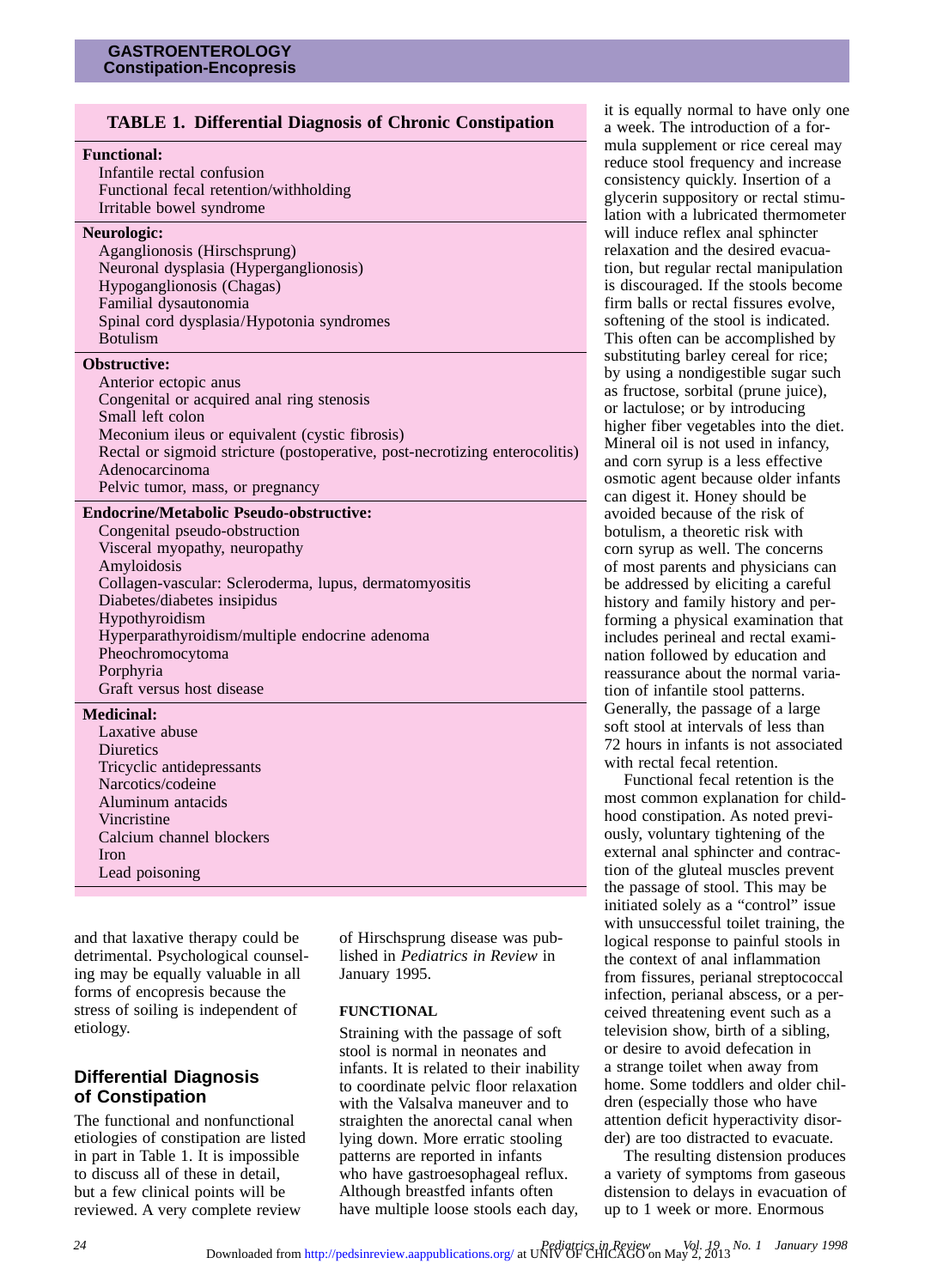stools to the point of being "toiletplugging-specials" are passed with significant pain and a prepassage ritual of gluteal tightening and posturing so dramatic that parents may videotape the performance to be sure the doctor "knows how bad this is." Other symptoms of increasing fecal accumulation in the colon include early satiety, desire to eat small volumes all day, increasing irritability, and unpredictable spasms of abdominal pain usually located in the lower abdomen. Encopresis becomes increasingly frequent. Painless rectal bleeding from internal anal fissures also may be noted on the surface of stools or on the toilet tissue after defecation. After the passage of an enormous stool, symptoms generally resolve for a few days, then recur.

A rectal examination confirms normal anal tone with a massive rectal ampulla filled with formed stool. Abdominal examination may reveal palpable stool in a dilated lower colon. Toddlers who have functional fecal retention cannot be toilet trained until the fear of pain has been allayed and normal rectal sensation has been restored. Interestingly, the constipated toddler who refuses toilet training has no greater frequency of other behavioral concerns than other toddlers. Successful management requires complete evacuation of the colon, sustained evacuation by a "motivational" technique that uses laxatives in younger children and lower dose laxatives with behavioral modification in older children as well as stool softening by dietary fiber, mineral oil, or lactulose. Relapse rates are high and require close follow-up.

Irritable bowel syndrome is manifested in some children by intermittent passage of firm stool in painful bowel movements. In contrast to functional fecal retention, the constipation of irritable bowel syndrome is not associated with distension of the colon but with spasm in a colon of normal calibre. Encopresis is rare, and management is based on increased dietary fiber rather than laxatives.

#### **NEUROLOGIC**

Hirschsprung disease or aganglionosis occurs in 1 in 5,000 births. The

male-to-female ratio is 4 to 1, and the incidence increases with longer segments of disease. The diagnostic lack of ganglion cells in the myenteric and submucosal plexus of the bowel wall extends proximally from the internal anal sphincter. Among 80% of the involved children, the aganglionic segment does not extend above the sigmoid, while the entire colon and some small bowel may be involved in 3%. The aganglionic bowel has thickened nerve fibers staining for acetylcholinesterase, offering a second pathologic feature on histologic examination. The aganglionic segment of bowel fails to relax because of the absence of inhibitory neurons containing nitric oxide and vasoactive intestinal

## **GASTROENTEROLOGY Constipation-Encopresis**

with a female who has long segment disease. An autosomal dominant form occurs with mutation in the RET gene. Syndromes associated with Hirschsprung disease include trisomy 21, deletion of chromosome 13q, Smith-Lemli-Opitz, Waardenberg, Laurence-Moon-Biedl-Bardet, congenital deafness, and congenital central hypoventilation.

Neuronal dysplasia, in contrast to aganglionic disease, is associated with increased numbers of ganglion cells (hyperganglionosis) in the lower colon. It may present throughout childhood with variable constipation or features of pseudoobstruction. It is more frequent among children who have neurofibromatosis and has been associated

# *The presence of early obstructive features (60% by 3 months of age) and the absence of encopresis distinguish Hirschsprung disease from functional fecal retention.*

polypeptide. Thus, difficulty with evacuation is present from birth; meconium is not passed in the first 48 hours of life in 40% of involved infants.

Recurrent abdominal distension, emesis, failure to thrive, and acute enterocolitis allow diagnosis of 60% of patients by 3 months of age. The presence of early obstructive features, onset in infancy, and nearly complete absence of encopresis distinguish Hirschsprung disease from functional fecal retention. On rectal examination, the aganglionic bowel is tight around the finger and the rectal ampulla is not dilated. A barium enema usually allows visualization of the transition zone between the tonically contracted aganglionic segment and the dilated proximal bowel. The enema should be performed without preparation, which distorts the distal anatomy. Manometric studies of the rectum demonstrate the failure of the internal anal sphincter to relax when distended. Confirmation of the diagnosis requires rectal biopsy that employs a suction technique for screening and full-thickness technique for definitive operative decisions.

Hirschsprung disease is a heterogenous genetic disorder with risk rates for siblings ranging from 3% with short segment disease to 25%

with multiple endocrine neoplasia type IIb due to glioneuromas of the intestinal tract. Surgical intervention is individualized and based on the severity of symptoms and manometric demonstration of severely impaired rectal relaxation.

Reduced numbers of ganglion cells (hypoganglionosis) usually is an acquired disease of ganglion cell destruction seen in Chagas disease or paraneoplastic syndrome. Mild reductions in ganglion cell numbers have been reported in some children who have congenital short bowel, malrotation, and pyloric hypertrophy.

#### **OBSTRUCTIVE**

Some obstructive conditions present in infancy, such as anterior ectopic anus, congenital anal ring stenosis, and small left colon, while others are acquired in later childhood. Anterior ectopic anus is defined by a measurable displacement of the anal opening based on the ratio of the anus-to-fourchette to the coccyx-tofourchette being less than 0.34 in females and less than 0.46 in males. On rectal examination, the shift creates a broad posterior rectal shelf that increases with distension of the ampulla. Surgical correction occasionally is required, but most patients do well if distension of the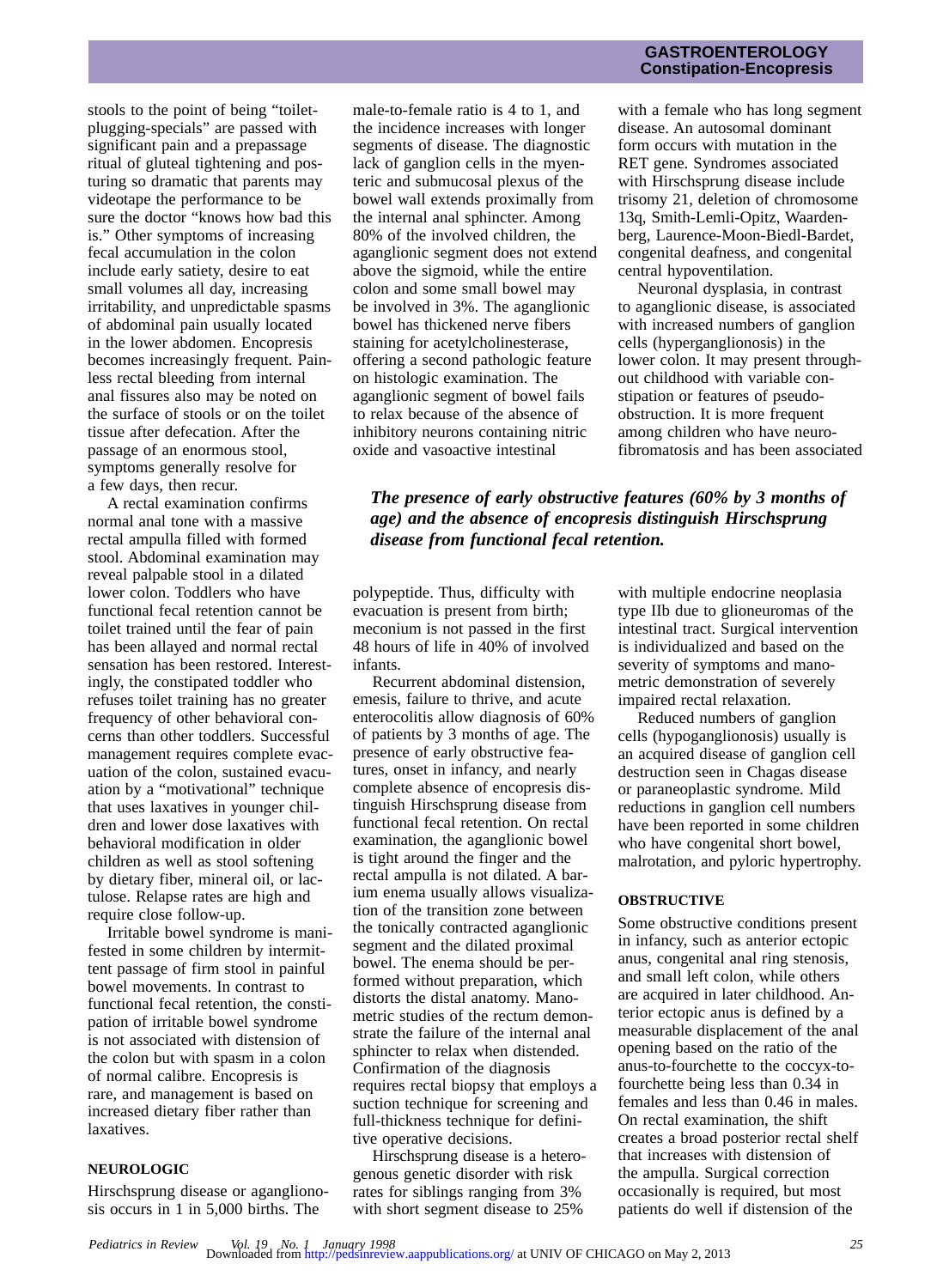# **GASTROENTEROLOGY Constipation-Encopresis**

ampulla is minimized. Anal ring stenosis presents with painful constipation in infancy. A narrow ring or band is noted on rectal examination with a dilated ampulla above it. The stenosis usually responds to gradual dilatation, but lysis of the stenotic band is a surgical option taking care to preserve sphincter function.

# **ENDOCRINE/METABOLIC**

The term "pseudo-obstruction syndrome" has been applied to all nonanatomic disorders of abnormal peristalsis. Motility abnormalities may manifest with delayed gastric emptying, small bowel stasis, and/or constipation. The primary form is familial, presenting in infancy with failure to thrive, distension, and progressive dysmotility with delayed gastric emptying and constipation.

The secondary or acquired forms of pseudo-obstruction encompass a wide variety of neurologic, muscular, pharmacologic, and metabolic disorders. Based on the remainder of the clinical history, physical features, or laboratory abnormalities, each eventually can be excluded. In children who have primary myopathy, collagen-vascular disease, or amyloidosis, the degree of dysmotility and constipation becomes progressive. We have had several children who had diabetes demonstrate progressive failure to thrive with obstipation, only to reverse the intestinal manifestations when we confirmed and treated the coexistent glutensensitive enteropathy.

# **Complications of Constipation**

Abdominal or rectal pain and encopresis have been emphasized as the primary complications of childhood constipation, but there are other potential problems (Table 2). Enuresis is acknowledged in more than 40% of children who have encopresis and must be addressed. In some, the enuresis resolves when the pelvic mass of retained rectal stool is evacuated, thereby allowing the bladder to expand. A greater urologic concern is the role that dilated lower colon plays in increased frequency of urinary tract infection and potential obstruction of the left ureter.

The dilated lower colon may lose enough tone to allow internal prolapse or intussusception, which may manifest as rectal prolapse after evacuation of even soft stool. Chronic low-grade internal prolapse creates an ischemic ulcer of the rectal wall (solitary rectal ulcer syndrome), which presents clinically with bloody mucus independent of the character of the associated stool. The diffuse irritation of the colon caused by firm stool even may lead to protein-losing enteropathy. Stasis syndrome is seen primarily with pseudo-obstruction.

The social stigma associated with increased flatulence and the odor of encopresis can be very debilitating to any child. Most children who have chronic encopresis will go through an interval of denying the obvious when

• Pain: Anal or abdominal • Rectal fissure • Encopresis • Enuresis • Urinary tract infection/ureteral obstruction • Rectal prolapse/solitary ulcer • Stasis syndrome —Bacterial overgrowth —Carbohydrate fermentation, maldigestion —Bile acid deconjugation —Steatorrhea —Protein-losing enteritis • Social exclusion/depression/anxiety

asked and even may hide the soiled clothes from the parent.

# **Diagnostic Investigations**

There is an interesting dichotomy in the approach to constipation in childhood—the differential diagnosis is lengthy, but the likelihood of undertaking an extensive exclusionary evaluation is small.

# **HISTORY**

No diagnostic endeavor is of greater importance than the history. It begins with the birth history of gestational complications, birthweight, timing of passage of meconium, and tolerance of early feedings. Constipation frequently begins with transitions from breast to formula and from strained foods to table foods; the introduction of cow milk is the most constipating component of the young child's diet. Transitions to child care and initiation of all-day school with consequent loss of privacy also may be contributing factors. The greatest transition, of course, is from diaper to toilet training and is the prime time for withholding. Family history is reviewed for evidence of genetic factors, such as aganglionosis, cystic fibrosis, hypothyroidism, neurofibromatosis, or myopathies.

The character of the stools is reviewed from birth, especially for the first 24 hours, for consistency, calibre, volume, and frequency. Recurrent, small pellet stools are a feature of incomplete evacuation. Intermittent massive stools are a feature of functional fecal retention. Abdominal distension, narrow calibre stool, failure to thrive, and lack of encopresis all favor a distal obstruction, whether it is Hirschsprung disease, anal ring stenosis, anterior ectopic anus, small left colon, sacrococcygeal teratoma, or even infantile Crohn disease.

The age and circumstances at onset of encopresis should be documented. Soiling may be more erratic than progressive. Encopresis in the absence of constipation suggests an organic or behavioral origin. The response of the parent to the soiling also should be documented.

A history of possible sexual or rectal abuse should be elicited and

# **TABLE 2. Complications of Chronic Constipation**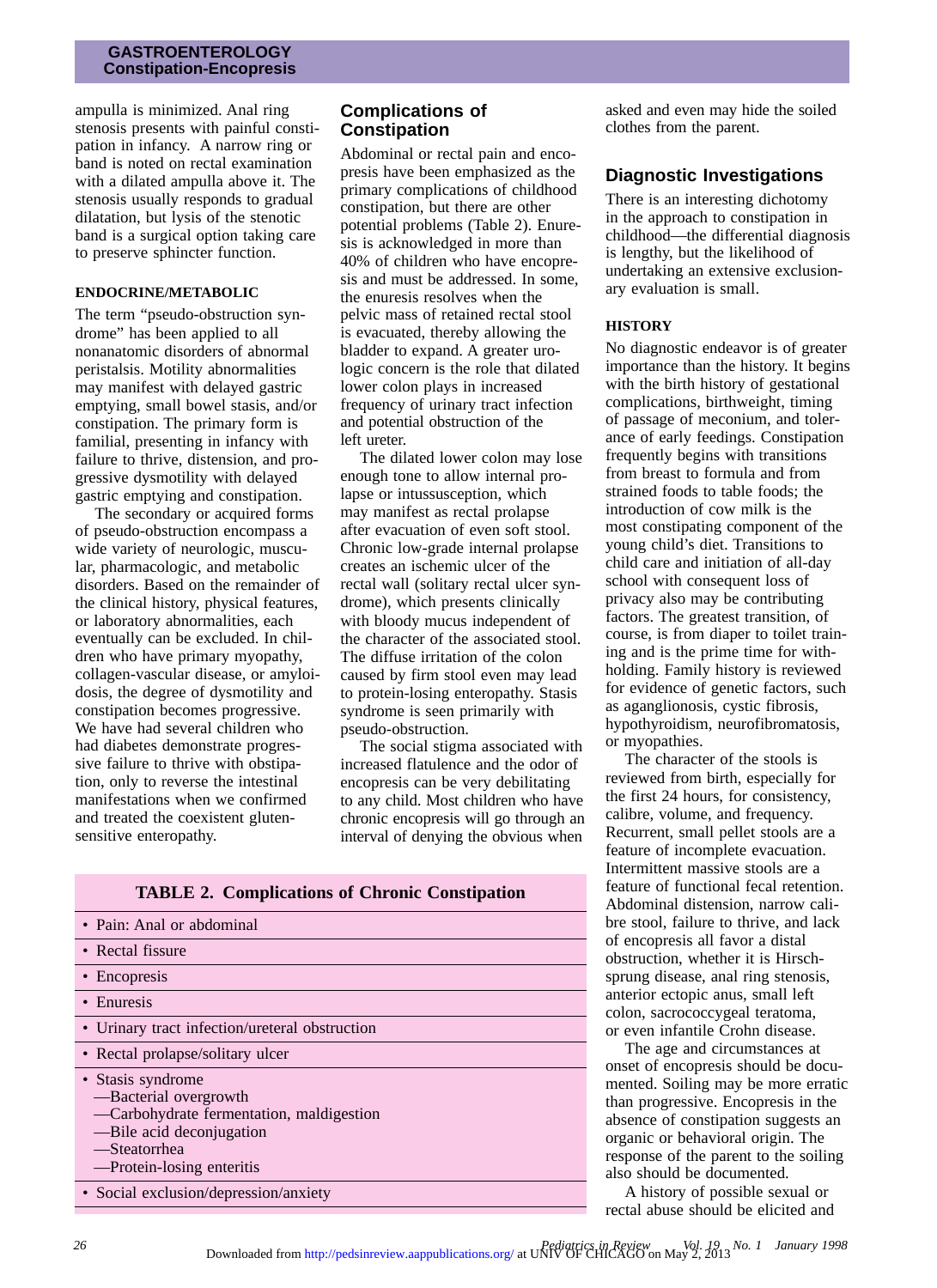suspected if the age of onset of constipation is older than usual or the condition is more resistant to treatment. Internal rectal fissures are usually a complication of constipation; external rectal fissures may be a cause of constipation initiated by abuse, inflammatory proctitis, or Crohn disease.

The medical history addresses prior surgery, neonatal complications such as necrotizing enterocolitis, and courses of medications that may contribute to constipation (Table 1). Laxative abuse should lead to a suspicion of ano-rexia or bulimia; chronic depression or attention deficit hyperactivity disorder may lead to use of tricyclic antidepressants.

Although the emphasis on bowel pattern addresses constipation, intervals of significant diarrhea should raise concern about prestenotic enterocolitis in infants or irritable bowel in the adolescent. Many children who have encopresis evacuate enough loose stool for the parent to label it diarrhea.

When possible, ask the family to prepare a 5- to 7-day symptom and diet history prior to the visit, noting the frequency and character of the stool and any episodes of pain or encopresis. Documentation of the diet allows an estimate of caloric and nutrient adequacy as well as fiber content, monotony of intake, and some idea of what foods the child likes that could be increased.

#### **PHYSICAL EXAMINATION**

The examination begins with documentation of growth and weight gain, emphasizing alterations in the velocity or rate of growth prior to and during the active illness. The remainder of the general examination should focus on features of systemic diseases and include a thorough neurologic evaluation.

The abdomen is examined for degree of distension and documented by the umbilical girth, a measurement that can be repeated at home to record response. Bowel sounds are documented, and the perineum is inspected for evidence of encopresis, streptococcal or monilial infection, fissures, and anal wink. The anal opening is observed, and the distance to the coccyx and either

vaginal or scrotal fourchette determined if anterior ectopic anus is suspected. Hemorrhoids are very rare in childhood, even with longstanding constipation. An anal fold may be seen with long-term passage of wide stools. Perirectal manifestations of Crohn disease include fistula, abscess, or ulceration in addition to rectal strictures.

The rectal examination is performed with the child positioned as comfortably as possible, even on the parent's lap. The anal canal, often tight on entry, should relax in the absence of a stenotic ring, stricture, or aganglionic segment. The normal ampulla is slightly dilated and may contain stool. A dilated ampulla filled with retained firm stool is a feature of functional retention. Internal fissures may be palpable. Pressure in all directions excludes the presence of a pelvic mass or tumor. An asymmetric posterior rectal shelf is characteristic of an anterior ectopic anus.

The abdominal examination may demonstrate palpable dilated loops of sigmoid and distal colon. Palpable stool in the colon in the presence of an empty ampulla suggests recent enema use or proximal obstruction from tumor or post-necrotizing enterocolitis strictures. The back should be examined for sacral skin clues to lower spine deformity.

## **LABORATORY INVESTIGATIONS**

Blood testing is indicated to exclude some of the systemic disorders suggested by findings of the history or physical examination. These may include thyroid functions, serum calcium concentrations, electrolyte levels, magnesium concentrations, or urea nitrogen. Urinalysis and urine culture should be considered in all children who have a history of rectosigmoid impaction, especially if it is associated with encopresis.

The plain abdominal radiograph may be of value in the child in whom an abdominal examination is difficult or to monitor the completeness of evacuation in a child who exhibits marginal compliance. Lumbosacral spine radiographs or magnetic resonance imaging can be employed to visualize the sacral spine. As discussed previously, the unprepped barium enema is an

# **GASTROENTEROLOGY Constipation-Encopresis**

invaluable tool for assessing the transition zone of aganglionic bowel. The barium enema may appear normal in the presence of total colonic aganglionosis, but the stricture following necrotizing enterocolitis will be defined easily. In normal children, the diameter of the rectum exceeds that of the sigmoid; in Hirschsprung disease, the opposite is true. The contrast enema defecogram has a definite role in assessing pelvic muscle function following surgery or in the context of central nervous system disease.

Anorectal manometry is available to evaluate internal anal sphincter relaxation and determine the level of pressure awareness in older children. It also will identify the 25% of chronically constipated children who exhibit a paradoxic increase in external anal sphincter pressure during defecation, a feature that predicts a long-term course to recovery and a likely role for biofeedback therapy. A few centers now offer total colonic motility, a valuable tool in the evaluation of neuropathic or muscular dysmotility in chronic intestinal pseudo-obstruction.

The value of the suction rectal biopsy has increased with the ability to stain the tissue for both ganglion cells and acetylcholinesterase, the former of which is lacking and the latter of which is increased in Hirschsprung disease. The rectal biopsy also can be of diagnostic value in the child who has amyloidosis, graft versus host disease, lipid storage disease, or Crohn disease. Full-thickness biopsies are obtained by the surgeon to document normal segments of colon at the time of diverting colostomy for aganglionosis.

# **Management of Chronic Constipation and Encopresis**

There are three phases of management: complete evacuation or disimpaction, sustained evacuation to restore normal colorectal tone, and weaning from intervention. The success of each depends on the cooperation and understanding of the parent and, when possible, the child. The key issues in this educational process are listed in Table 3.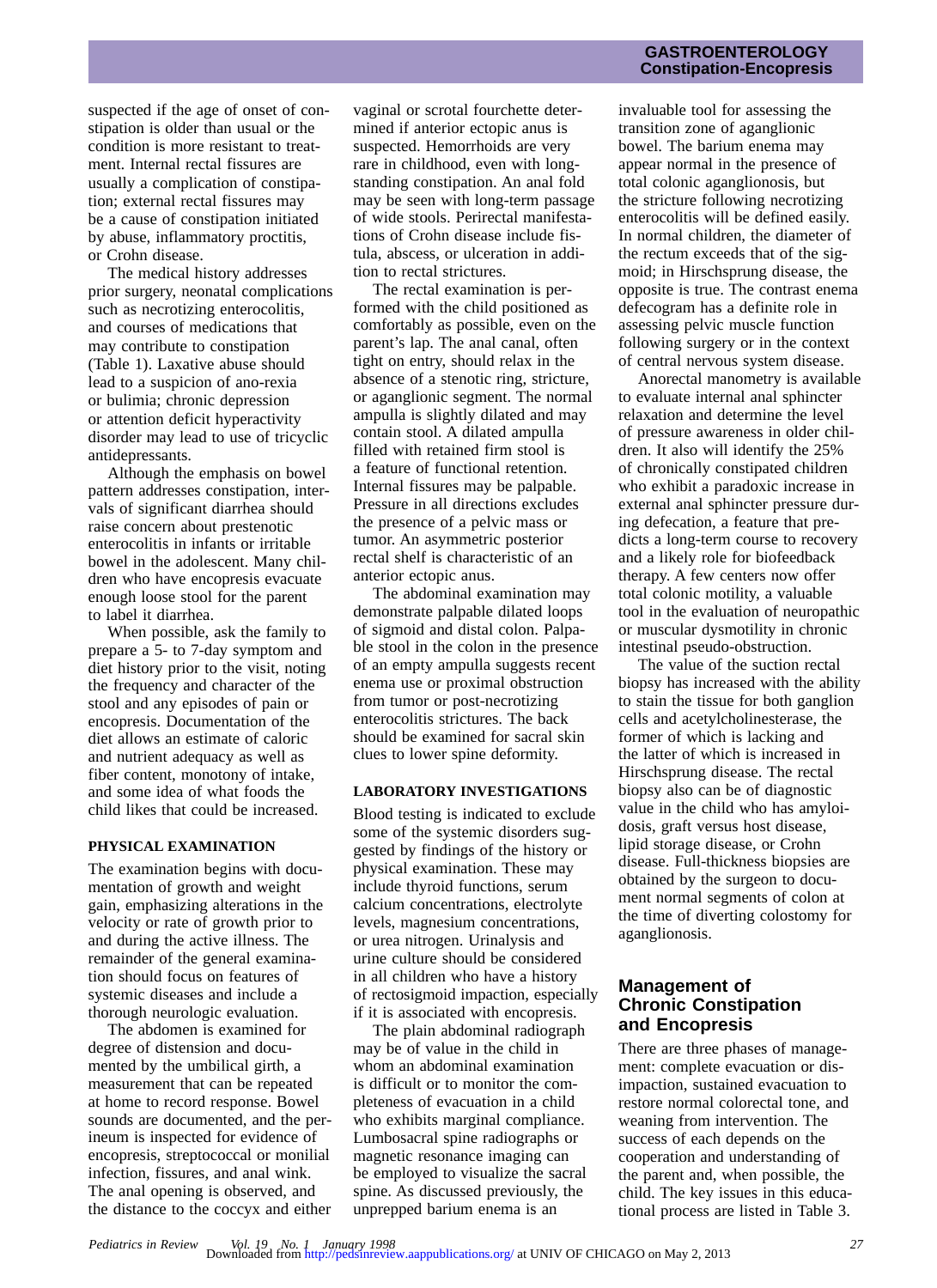# **TABLE 3. Key Issues in Parent and Patient Education**

- 1. Patience, patience, patience . . . months of treatment and awareness are needed.
- 2. The physical components of constipation began long before the encopresis first was noted.
- 3. Encopresis or soiling is involuntary and will not respond to behavior modification or punishment alone.
- 4. Even so, soiling will occur more at home or play than in school.
- 5. No treatment will be effective unless complete evacuation is achieved.
- 6. Because colon muscle tone can be restored in childhood, physical dependence on laxatives is not long-term.
- 7. Most treatment failures are due to inadequate medication or stopping too soon.
- 8. Successful management of encopresis requires a combination of medical therapy, behavior modification, and counseling that is customized to the needs of the child.
- 9. Behavior modification stresses habitual toilet use and rewards the effort more than the success. The effort comes from the child; the success comes from the treatment.
- 10. Dietary fiber is effective at improving the efficacy of evacuation only after the muscle tone of the colon and rectum is restored.
- 11. Toilet training should not be attempted nor will it succeed until rectal awareness is restored and defecation is pain-free.
- 12. Referral for psychological counseling does not obviate the need for medical or dietary therapy.

Families are counseled about normal patterns of evacuation, the physical and psychological components of the present predicament, the role of diet and counseling, the options of therapy, the realistic expectations for response to therapy, the level of compliance required of the child, and the need for patience. The older child is encouraged to be involved by keeping a sticker chart or calendar to document efforts, successes, and failures. Many of these older children never have been truly toilet trained. They are encouraged to establish a "habit" of toilet use independent of the rest of treatment. One simple but critical step in management is to use a footstool for the child to maximize abdominal pressure during the Valsalva maneuver. Behavioral modification rewards are geared to reward the effort of evacuation, counting on the medications and diet to assure success. As discussed previously, counseling of the child and family can be invaluable to the educational process.

There are two phases to the nutritional component of management. At presentation, the family is counseled to reduce constipating foods such as dairy products and starches. Additional fiber has no value when colorectal tone is diminished in the child who has active functional fecal retention. In the second phase, when tone is being restored, additional fiber is of great value to improve the "efficiency" of evacuation and usually is provided in the form of a supplement. Once remission is achieved, dietary fiber is maximized, starches and dairy are increased to moderate levels, and medications are weaned gradually. Table 4 lists medical and nutritional supplements available for treatment, and Table 5 reviews a few of the general and age-specific issues in treatment.

#### **PHASE 1: COMPLETE EVACUATION OR DISIMPACTION**

No management plan will succeed if complete evacuation is not achieved initially. Sometimes, treatment

begins immediately after the passage of a massive stool that indicates an empty colon. Occasionally manual disimpaction is required, but the general rule is to minimize rectal manipulation.

If the rectal examination reveals a firm, wide impaction of stool, enemas will be required for up to 2 to 5 days to minimize cramping and pain. We usually begin with a mineral oil enema, which is designed to soften the rectal mass and lubricate the mucosa. It is followed in 30 minutes with a hypertonic phosphate enema. The enemas usually are administered at home in the evening until evacuation is confirmed. Use beyond 3 to 5 days is discouraged because of the potential for electro-lyte disturbance. Tap water, herbal, and soap suds enemas should be avoided because of the documented complications of water intoxication, bowel perforation, and bowel necrosis. If the child fails to evacuate with the use of mineral oil and phosphate enemas, a hyperosmolar enema can be given. One option, water-soluble contrast media, is administered by the radiologist under fluoroscopic control. Another option is a home brew of 50:50 milk and molasses.

An efficient but costly alternative is under study at some referral centers. "Pulsed irrigation-enhanced evacuation" entails the placement of a rectal tube and the delivery of pulses of warm irrigating solution with simultaneous drainage of rectal contents. Disimpaction occasionally is achieved with oral high-dose mineral oil for 3 days. Magnesium citrate is not used in a child who has impaction.

If disimpaction is not achieved with enemas or irrigation, the child must be admitted to the hospital for oral lavage (instillation and leaving in) with polyethylene glycol-electrolyte solution. Because volumes of 30 to 40 mL/kg per hour are used, most children require a nasogastric tube. Normal children being prepped for emergency colonoscopy usually evacuate in 6 to 8 hours; those who retain feces chronically may not evacuate for more than 24 hours. Oral clear liquids are allowed. There is no need for routine monitoring of electrolytes during treatment. Some cramping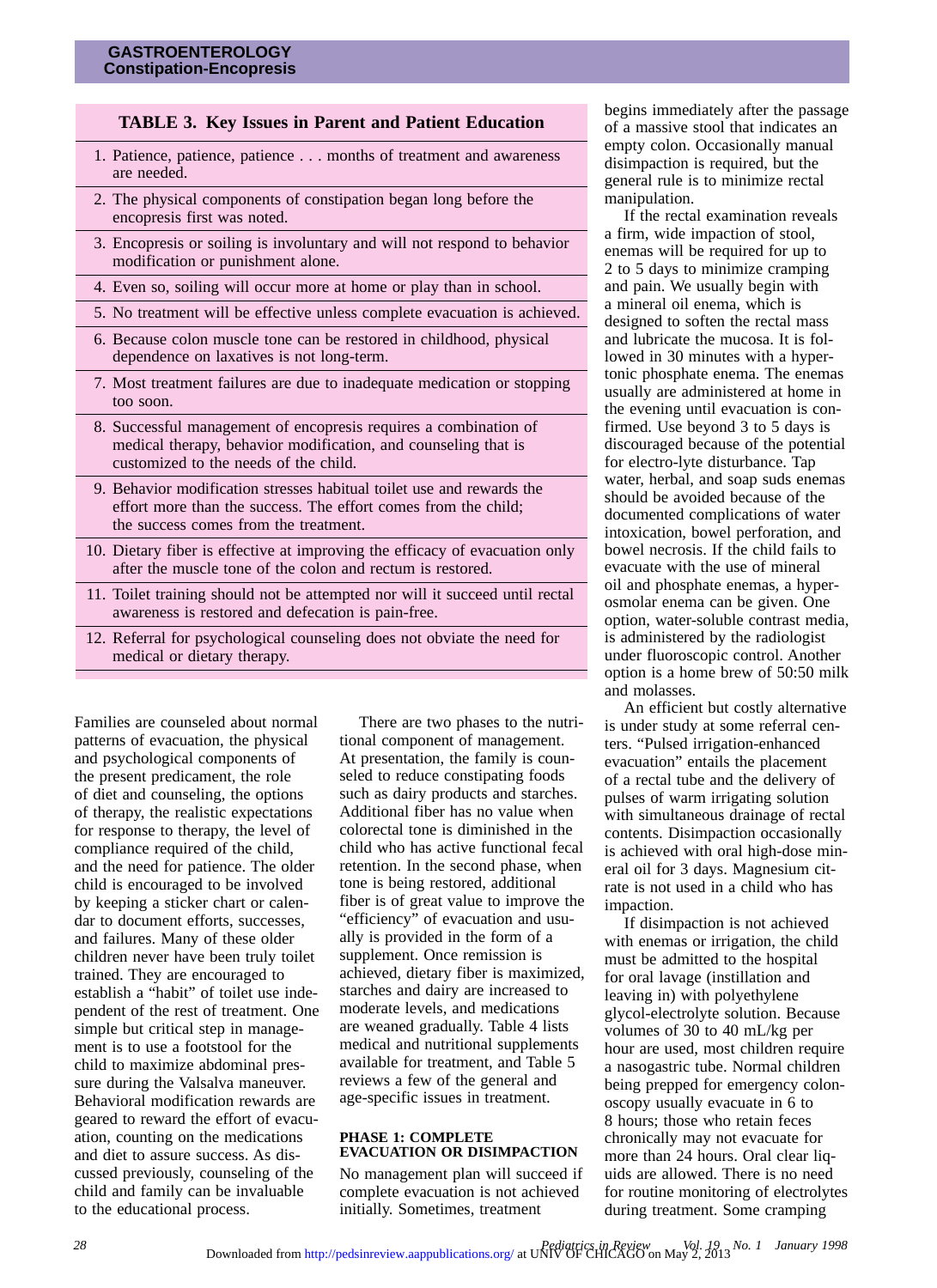# **GASTROENTEROLOGY Constipation-Encopresis**

| Disimpaction (Usually 2 to 5 days): |                                                          |                                                                                                 |
|-------------------------------------|----------------------------------------------------------|-------------------------------------------------------------------------------------------------|
| Enema:                              | Mineral oil<br>Hypertonic phosphate<br>Milk and molasses | 2 oz per 10 kg up to 4.5 oz<br>1 oz per 10 kg up to 4.5 oz<br>50:50 mix up to $6$ oz<br>maximum |
| Oral/nasogastric: Mineral oil       |                                                          | 1 oz per year of age BID up<br>to 8 oz BID $\times$ 3                                           |
|                                     | Polyethylene glycol                                      | 10 to 40 mL/kg per hour for<br>12 to $36 h$                                                     |

# **TABLE 4. Treatment of Chronic Constipation**

## **Sustain Evacuation (Usually 3 to 12 months or more):**

Habitual toilet use with positive rewards, daily star chart, and behavioral therapy

| Diet:                                                                                  | Initial:<br>Transition:                               | Low dairy, low fiber<br>Moderate dairy, high fiber<br>with supplements                                 |
|----------------------------------------------------------------------------------------|-------------------------------------------------------|--------------------------------------------------------------------------------------------------------|
| Fiber:                                                                                 | Barley malt<br>Cellulose<br>Psyllium<br>Polycarbophil | Barley cereal, malt soup<br>extract (Maltsupex)<br>Citrocel<br>Metamucil, Fiberall<br>Fibercon, Konsyl |
| Lubricants:                                                                            | Mineral oil<br>Surfactant                             | Kondremul, Agarol<br>Docusate                                                                          |
| Hyperosmolar<br>sugars:                                                                | Fructose/Sorbitol<br>Lactulose                        | Prune juice<br>1 to 2 mL/kg per day                                                                    |
| Stimulants:                                                                            | Salts<br>Senna<br>Diphenylmethane<br>Prokinetics      | Milk of magnesia, magnesium<br>citrate<br>Senekot<br><b>Bisacodyl</b><br>Cisapride, Metaclopramide     |
| Combination agents also are marketed<br>Phenolphthalein should not be used in children |                                                       |                                                                                                        |

is inevitable, and mild emesis may be noted.

Glycerine suppositories have no value once rectal distension develops, so they rarely are of value in those older than 6 months of age. Bisacodyl suppositories have value in the constipated child who does not have impaction, but otherwise they simply are inserted into the middle of the fecal mass and never dissolve or reach the mucosa.

#### **PHASE 2: SUSTAIN COMPLETE EVACUATION**

Once rectal evacuation has been confirmed, the challenge is to keep the rectum empty. This is accomplished by habitual toilet use, stool softeners, and "motivator" laxatives to achieve daily complete evacuation. This phase can last from 2 to 6 months or longer. The aim is to

allow the distended colon to return to normal calibre and tone. When this is successful, encopresis due to functional fecal retention can resolve within days. Children who have organic or behavioral encopresis never should be managed in this fashion. The best approach is a combination of medical therapy, behavioral modification, and counseling. Older children who have incontinence, paradoxic failure of anal relaxation, or postoperative low imperforate anus are candidates for biofeedback therapy with an experienced therapist.

During infancy, softening of the stool alone is usually sufficient. As noted in Table 5, this can be addressed with barley cereal, barley malt extract, 4 to 6 oz prune juice, or after 6 months of age, with lactulose. All can be associated with

transient increased gassiness for a few days until evacuation begins. Rice cereal and bananas should be avoided. Once a variety of strained foods are begun, most infants can stop the nondigestible sugars, but recurrence may occur with the transition to whole milk and table foods at 1 year of age.

Toddlers are the most resistant to early treatment. They are hard-core fecal withholders, poorly compliant with medication, and resistant to behavior modification. The parents also tend to undermedicate unless they are convinced of the need for and safety of such agents. Toilet training should not be attempted until both the physical and psychological components of the constipation are under control. Stool softeners and moderate-to-high-dose stimulant laxatives are employed for several months or longer.

In toddlers, stools usually are softened with either lactulose or mineral oil. Lactulose is begun at 5 to 10 mL BID, increasing as required up to 45 mL BID. Lactulose is available only by prescription, which often is a cost advantage. Increased gas and looser-thandesired stools occur initially. Emulsified mineral oil is an alternative for toddlers and older children. It is begun at 2 mL/kg per dose BID and increased as needed up to 6 to 8 oz per day. Transient oil leakage may occur until the right dose is achieved. Concerns about mineral oil interfering with absorption of fat-soluble vitamins have not been substantiated in short-term studies.

Motivating laxatives such as milk of magnesia and senna usually are employed. Preschoolers are begun at 2 tsp BID, with adjustments made to reach a goal of one to three substantial stools a day over 1 to 2 weeks. Older children will prefer the tablets, taking one to three twice daily and adjusting the dose to meet the same goal, with the ideal of no need to evacuate in school.

The increasing use of properistaltic agents to maximize gastric emptying has led to investigation of cisapride as a laxative. It is used widely in Europe, and recent experience with its use in the United States has been encouraging. When given beyond infancy in a dose of 0.2 mg/kg per dose TID with a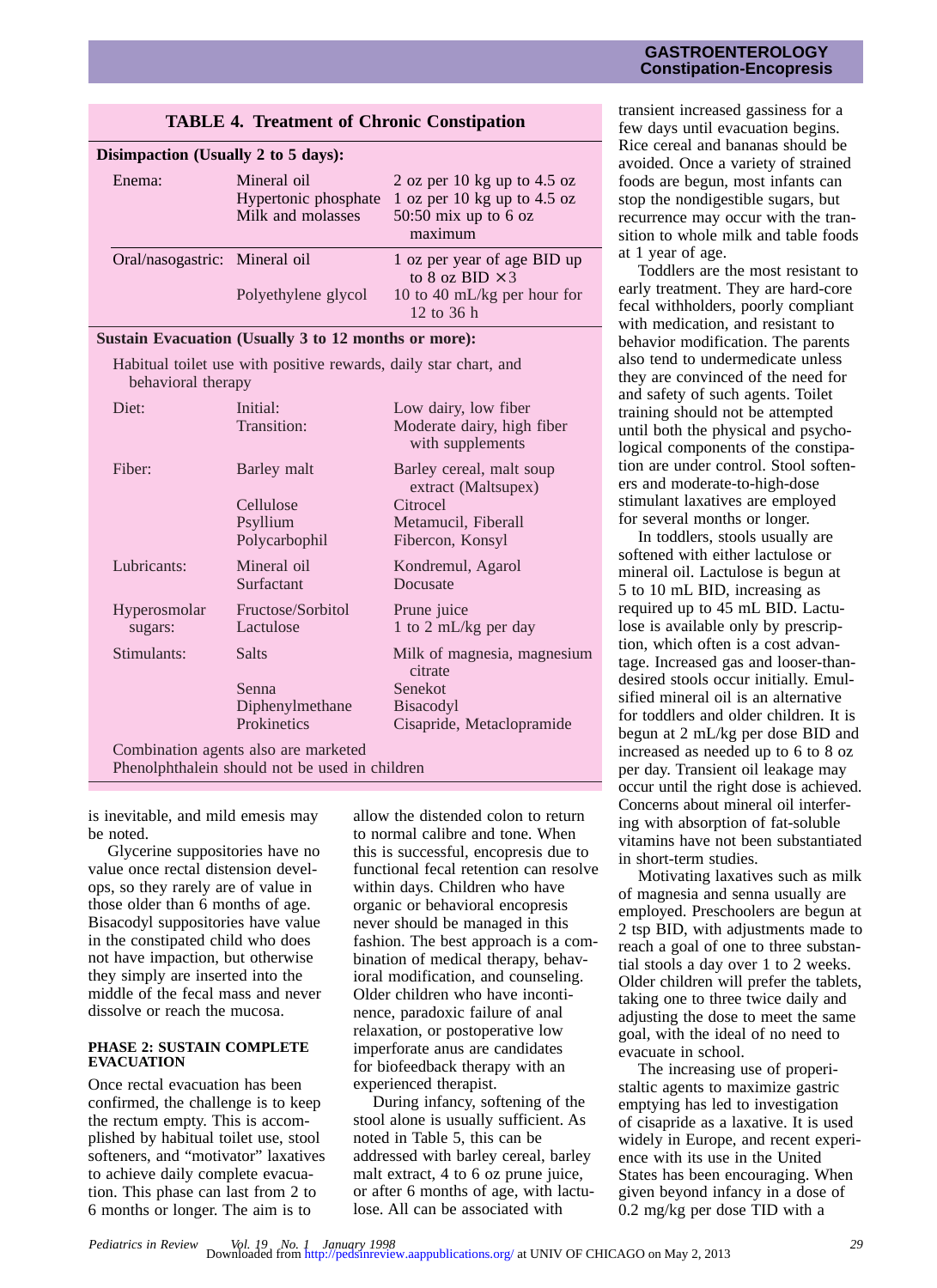# **TABLE 5. Age-Related Issues in the Management of Constipation**

#### **Universal Principles**

Educate patient and parents Aim for complete evacuation Sustain evacuation to restore tone and rectal awareness Monitor compliance for at least 6 months Use counseling and behavior modification to supplement medical therapy

#### **Infant**

Patient mentality: "I can't decide what to tighten and what to relax." Organic etiologies must be excluded by history and examination Dietary factors: Transitions in diet from breast to formula to milk Softeners: Barley milk or cereal, prune juice, lactulose (after 6th month) Stimulants: Rarely needed; avoid chronic rectal manipulation

#### **Toddler**

Patient mentality: "I'm not pooping, and I doubt you can make me." Functional retention and withholding far exceed organic etiologies Dietary factors: Reduce cheese and constipating solids; forget fiber for now

Softeners: Mineral oil or lactulose daily

Stimulants: Senna or milk of magnesia, moderate-to-high doses for months; wean very slowly until toilet training is easy

#### **School age and older**

Patient mentality: "It hurts, it leaks, and everybody knows . . . Help!" Assess and treat complications; use lots of counseling Dietary factors: Increase fiber when evacuation is assured Softeners: Mineral oil, fiber, lactulose, colace Stimulants: Use toilet habitually, modest dose (often QOD) laxative; if resistant to treatment, consider cisapride, biofeedback

maximum of 10 mg per dose, success has been reported in children who had intractable constipation and encopresis. It usually is added to the existing laxative regimen. Metaclopramide also has been used.

Neither phenolphthalein nor castoria is advised in children because long-term therapy usually is required, and there are specific safety concerns about the development of cathartic colon.

#### **PHASE 3: WEANING FROM MEDICATION**

Once regular evacuation has been sustained, the use of laxatives is reduced gradually. Softening agents are continued daily. Milk of magne-

sia or senna is administered every other day in the same dose for 1 month, then every 3 days for 1 month if regular complete evacuation continues.

At the same time, ingestion of insoluble or soluble fiber should be increased. Most fiber supplements are soluble, fermented in part by fecal bacteria, which contributes to increased fecal mass. Doses are increased slowly to minimize gas production and distension. Fiber supplements are available as powders to mix in juice, wafers, or tablets. To maximize compliance, the powdered fiber can be mixed in juice and frozen into popsicles. In contrast to stool softeners, bulk fiber allows

increased rectal distension and awareness of the need to evacuate, which may facilitate toilet training in some toddlers.

If setbacks occur or compliance wanes, a bisacodyl suppository should be given on the third day on which no stool is passed to prevent recurrence of colon distension. Close follow-up, including routine calls and return of the symptom diary, allows adjustments in the medication and diet as the child allows.

Older children are managed with the same principles, although a greater degree of compliance and a greater role for behavioral modification can be anticipated. Fiber is introduced earlier in the older child to maximize awareness. Establishing the habit of regular toilet use is critical.

Even in the best of circumstances, months of treatment will be required, and rates of recurrence approach 50%. Early recognition of recurrence minimizes the need for medication.

## **SUGGESTED READING**

- Clark JH, Russell GJ, Fitzgerald JF, Naggamuri KE. Serum beta-carotene, retinol, and alpha-tocopherol levels during mineral oil therapy for constipation. *Am J Dis Child.* 1987;141:1210–1212
- Davidson M, Jugler MM, Bauer CH. Diagnosis and management in children with severe and protracted constipation and obstipation. *J Pediatr.* 1963;62:261–275
- Goyal R, Hirano I. The enteric nervous system. *N Engl J Med.* 1996;334:1106–1115
- Hyman P, Fleischer D. A classification of disorders of defecation in infants and children. *Semin Gastrointest Dis.* 1994;5:20–23
- Levine MD. Encopresis: its potentiation, evaluation, and alleviation. *Pediatr Clin North Am.* 1976;58:845–852
- Loening-Baucke V. Chronic constipation in children. *Gastroenterol.* 1993;105: 1557–1564
- Loening-Baucke V. Cisapride for children with intractable constipation: an interim verdict. *J Pediatr Gastroenterol Nutr.* 1996;22:3–5
- McClung HJ, Boyne L, Heitlinger L. Constipation and dietary fiber intake in children. *Pediatrics.* 1995;96: 999–1001
- Rudolph C, Benaroch L. Hirschsprung disease. *Pediatrics in Review.* 1995;16:5–11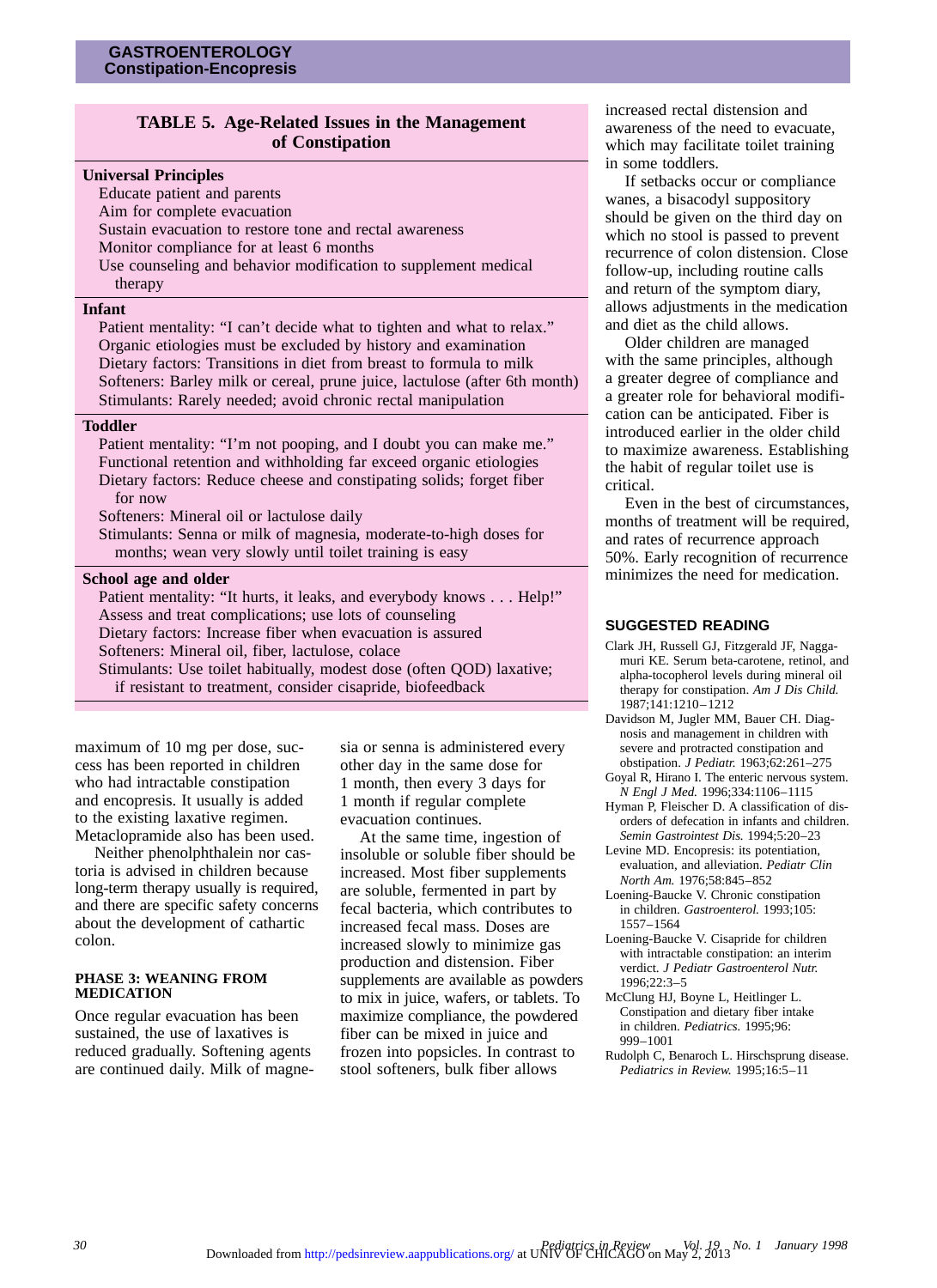# **GASTROENTEROLOGY Constipation-Encopresis**

# **PIR QUIZ**

- 11. A 6-year-old boy has had soiling since starting school 4 months ago. There is no history of previous stooling difficulties. Findings on inspection of the anus include deep fissures at the 6 and 12 o'clock positions. Rectal examination reveals a large, capacious rectum containing hard stool. Which of the following studies will be *most* useful in evaluating this patient in whom you suspect functional encopresis?
	- A. Anorectal manometry.
	- B. Barium enema.
	- C. Colonoscopy.
	- D. Plain abdominal radiography.
	- E. Rectal biopsy.
- 12. A 13-year-old boy who has longstanding constipation and encopresis has a paradoxic inability to relax the external sphincter when studied by anorectal manometry. The *best* therapy for management of this problem is:
	- A. Biofeedback therapy.
	- B. High-fiber diet.
	- C. Hypertonic phosphate enema.
	- D. Prokinetic agents.
	- E. Psychiatric consultation.
- 13. An 8-year-old boy who has constipation and encopresis is complying poorly with his laxative regimen and has impacted stool. Of the following, which treatment will provide the *most* effective and complete stool evacuation in this child?
	- A. Administration of a polyethylene glycol-electrolyte preparation via nasogastric tube.
	- B. Administration of bisacodyl suppositories.
	- C. Administration of cisapride.
	- D. Administration of high doses of mineral oil for 2 to 4 days.
	- E. Surgical disimpaction under anesthesia.
- 14. A 4-year-old girl who had pullthrough surgery in infancy for a high imperforate anus has had chronic soiling for 1 year. The *most* likely cause for her incontinence is:
	- A. Anorectal dysfunction.
	- B. Behavioral issues.
	- C. Functional fecal retention.
	- D. Irritable bowel syndrome.
	- E. Pelvic floor muscle fatigue.
- 15. A 10-year-old boy who has chronic constipation has been treated with cathartic medications for 1 week. You decide to place him on maintenance medication to sustain complete evacuation with a lubricating stool softenener. Among the following, the agent you are *most* likely to recommend is:
	- A. Bisacodyl.
	- B. Magnesium hydroxide.
	- C. Malt soup extract.
	- D. Mineral oil.
	- E. Senna.
- 16. A 3-month-old boy develops diarrhea associated with fever and toxicity. He had delayed passage of meconium at birth and has had constipation since that time. You suspect Hirschsprung disease. The *most* serious complication of this disease is:
	- A. Acute enterocolitis.
	- B. Dehydration.
	- C. Failure to thrive.
	- D. Functional megacolon.
	- E. Intestinal volvulus.